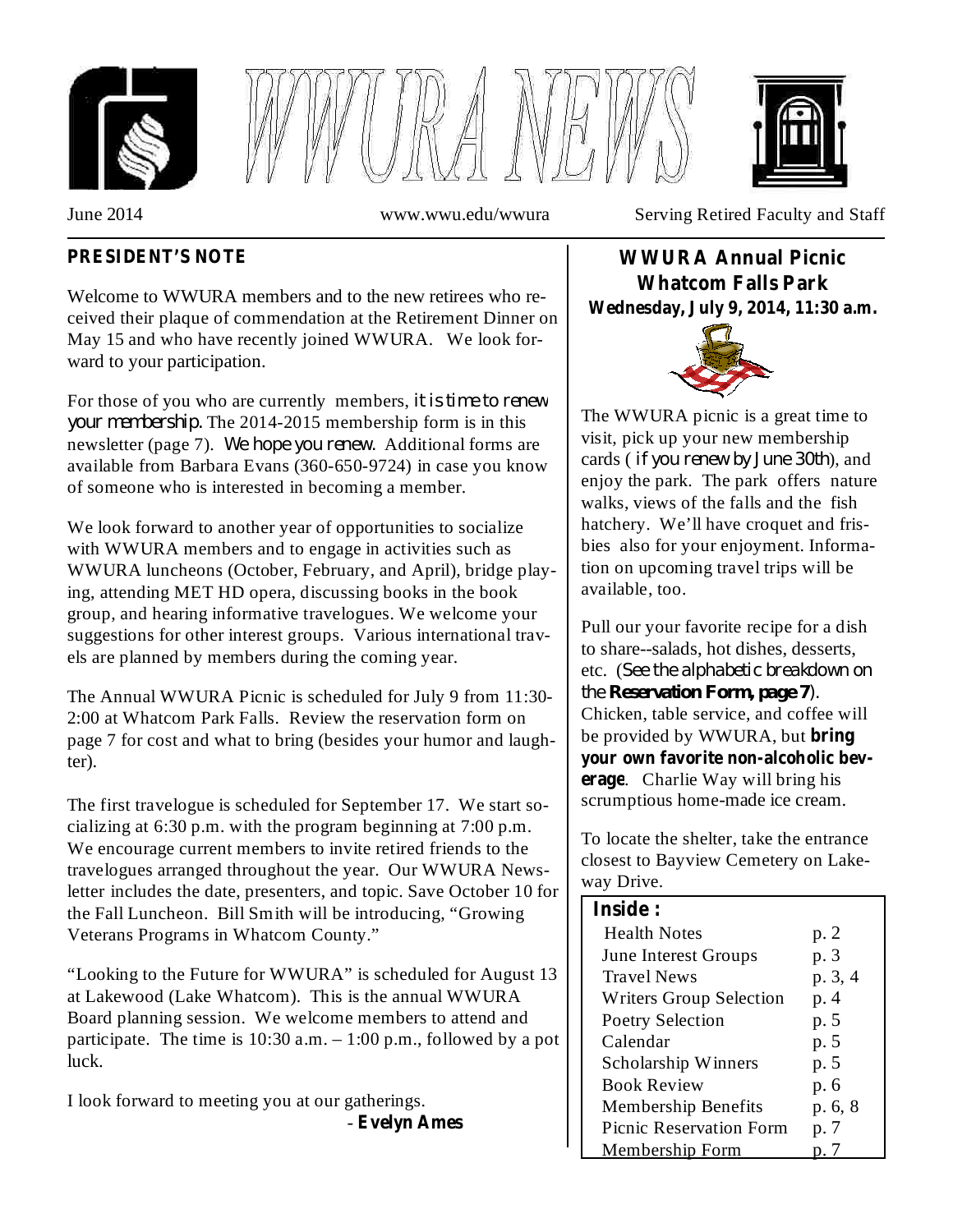#### **June 2014 Health Notes by Evelyn Ames**

#### **Gluten-Free Products: Who Needs Them? Who doesn't?**

"In the world of trendy diets, the latest catchphrase is gluten-free. This eating style is absolutely essential to people with celiac disease, who can't tolerate even small amounts of the protein gluten, which is found in grains such as wheat, rye, and barley. As many as two million Americans may have celiac disease, yet only 300,000 have been diagnosed with it." "Until very recently, it was believed that celiac disease was the only condition triggered by gluten. However, there is now good evidence for a condition called nonceliac gluten sensitivity…in which there is no intestinal damage but we do know gluten and related proteins in grains can draw water out of the intestines and feed bacteria in the intestines, causing gas, bloating, and indigestion" (http://www.health.harvard.edu/newsletters/Harvard\_Health\_Letter/2013/April/considering-agluten-free-diet). "Experts estimate that about 1% of Americans have celiac disease. The condition, caused by an abnormal immune response to gluten, can damage the lining of the small intestine. That, in turn, can prevent important nutrients from being absorbed." http://www.webmd.com/diet/healthy-kitchen-11/truthabout-gluten.

Gluten-free products must contain less than 20 parts per million of gluten (Food and Drug Administration). This amount is considered low enough so that most people with celiac disease will not get sick. "Gluten itself doesn't offer special nutritional benefits. But the many whole grains that contain gluten do. They're rich in an array of vitamins and minerals, such as B vitamins and iron, as well as fiber. Studies show that whole grain foods, as part of a healthy diet, may help lower risk of heart disease, type-2 diabetes, and some forms of cancer. The 2010 Dietary Guidelines for Americans recommends that half of all carbohydrates in the diet come from whole grain products" (http://www.webmd.com/diet/healthy-kitchen-11/truthabout-gluten). Studies show gluten-free diets can be deficient in fiber, iron, folate, niacin, thiamine, calcium, vitamin B12, phosphorus and zinc. (http://www.scientificamerican.com/article/most-people-shouldnt-eatgluten-free/)

According to a Published Facts (market research) 2012 report, gluten-free foods market was expected to hit \$4.2 billion, with the estimate for 2017 to be more than \$6.6 billion! A consumer survey showed that 18% of adults are buying/consuming gluten-free products. "The conviction that gluten-free products are generally healthier is the top motivation for consumers of these products" (http://www.packagedfacts.com/gluten-free-foods-7144767/').

"Most of the people who reach for gluten-free products don't have celiac disease and or even a sensitivity to wheat, Peter H.R. Green, MD, director of the Celiac Disease Center at Columbia University, told WebMD" "The market for gluten-free products is exploding. Why exactly we don't know. Many people may just perceive that a gluten-free diet is healthier." "For people with celiac disease, a gluten-free diet is essential. But for others, "unless people are very careful, a gluten-free diet can lack vitamins, minerals, and fiber." Not all the gluten-free foods being marketed are healthy. "Some are high in saturated fat or cholesterol. Others may be high in calories but contain very little in the way of nutrition. A slew of herbal remedies have also hit the market, promising to ease gluten sensitivity. There's little evidence that any of them help, Green said." The American Dietetic Association warned that gluten-free products tend to be low in a wide range of important nutrients, including B vitamins, calcium, iron, zinc, magnesium, and fiber. Glutenfree products are often made with refined grains, and are low in nutrients.

Medical Express News reports a Florida International University registered dietitian debunking of 5 myths about gluten: gluten s bad for you; gluten makes you fat; not eating gluten will improve your skin; gluten causes allergies; and not eating gluten makes you healthier." http://medicalxpress.com/news/2014-06myths-gluten.html

Fad diets come and go, sometimes they come again repackaged. For celiac patients, gluten-free is essential. For most others, gluten-free is not and carries nutritional health risks!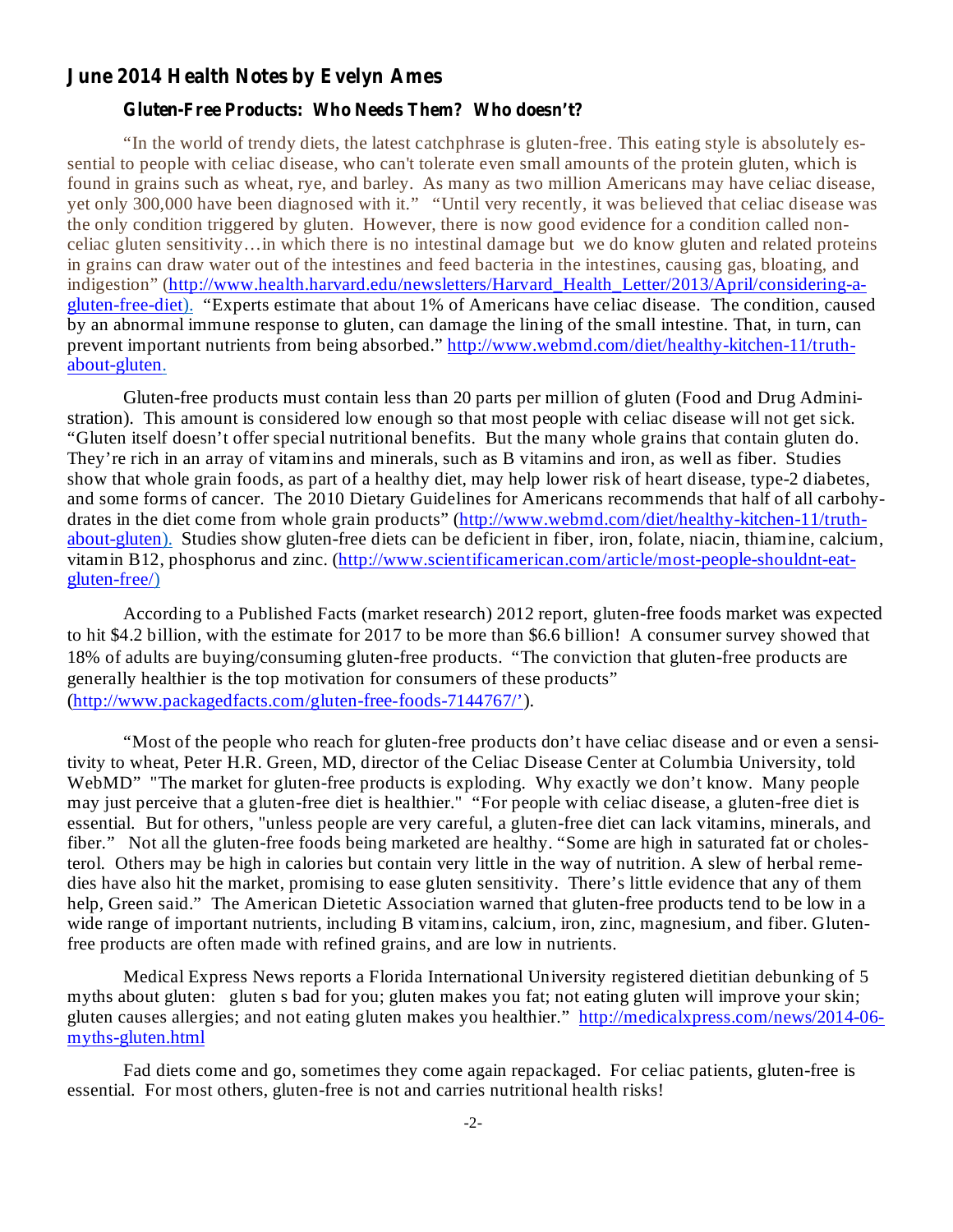# **JUNE INTEREST GROUPS**

If you are interested in one of the groups please call or email the contact person.

BOOK GROUP--Donna Moore, 360-733-5769 <dfmoore12@gmail.com>

We will meet Tuesday, June 17th at 2:30 p.m. at Donna Moore's home at 346 Bayside Rd. June's book is *The Cat's Table* by Michael Ondaatje (Barb Evans discussion leader) July's book is Wild: A *Journey from Lost to Found* by Cheryl Strayed (Chris Gerhold and Barbara Davidson discussion leaders)

BRIDGE GROUP--Nicholas Bullat, <gnbmaestro@gmail.com> Meets the 4th Tuesday of the month at member's homes. June's meeting place to be announced.

INFORMAL DINING -- Janet Berg, 360-733-4654, <janetlila@hotmail.com> Meets in small groups each month at member's homes. The group will start meetings in October.

OPERA GROUP--Evelyn Ames, 360-734-3184, <Evelyn.ames@wwu.edu>. This group usually attends the opera independently or in small groups. Call Evelyn if you need a ride. Metropolitan Opera HD Series for 2014-2015, check this website for cast and dates of encores: http://www.metoperafamily.org/metopera/liveinhd/LiveinHD.aspx In the left corner is Participating Theaters (click on United States and/or Canada for listing). There are 10 HD showings this season. Running times of each opera are listed at main web site. The operas will start again in the fall.

Lincoln Theater in Mt. Vernon: http://www.lincolntheatre.org/welcome (click on calendar) Check the Pickford Film Center for European opera showings: http:/pickfordfilmcenter.org/

SKIING - Charlie Way, 360-734-0649. Check with Charlie next winter.

WRITER'S GROUP - Evelyn Wright, 676-0227,<ewright410@comcast.net> Meets twice a month. The groups are kept small so there is time for reading and critiquing each other's work. The first group is now closed, but if you are interested in a second group call Bill Smith, 647-4534, <rhetor16@yahoo.com>

# **WWURA TRAVEL NEWS**

**Southern Africa: South Africa, Zimbabwe, Namibia and Botswana—September 2014-an OAT trip** The open plains of Kruger National Park, South Africa … the mighty power of Victoria Falls… the idyllic beauty of Namibia's Impalila Island, a bird-watchers' paradise at the confluence of two mighty African rivers—the Chobe and Zambezi. The gems of Southern Africa are as diverse as they are abundant with wildlife. In a safari adventure spanning four nations, you' ll experience a rich array of landscapes and species. From a stay in Chobe National Park along the banks of one of Africa's most beautiful rivers, to a silent vigil by a moonlit waterhole in Zimbabwe's Hwange National Park, every day brings new discoveries. If interested, call Margaret Loudon, 360-733-6052 or email <mal.iaap@clearwire.net>

## **New Zealand – January 15, 2015**

We start in Aukland on the North Island and then head to Rotorua where the Maori people have lived for 1000 years. While in that region we will visit Waimangu Volcanic Valley. After that we will fly to Queenstown on the South Island visiting several locations on the west side of the island. We end the trip by flying to Wellington. The basic trip is fourteen days. There are no scheduled pre or post trips for this date. You need to be able to walk 3-4 miles a day and have good agility. Land Tour: \$3995

Air fare from Seattle: \$2100

If you are interested in this trip, please call Donna Moore at (360) 733-5769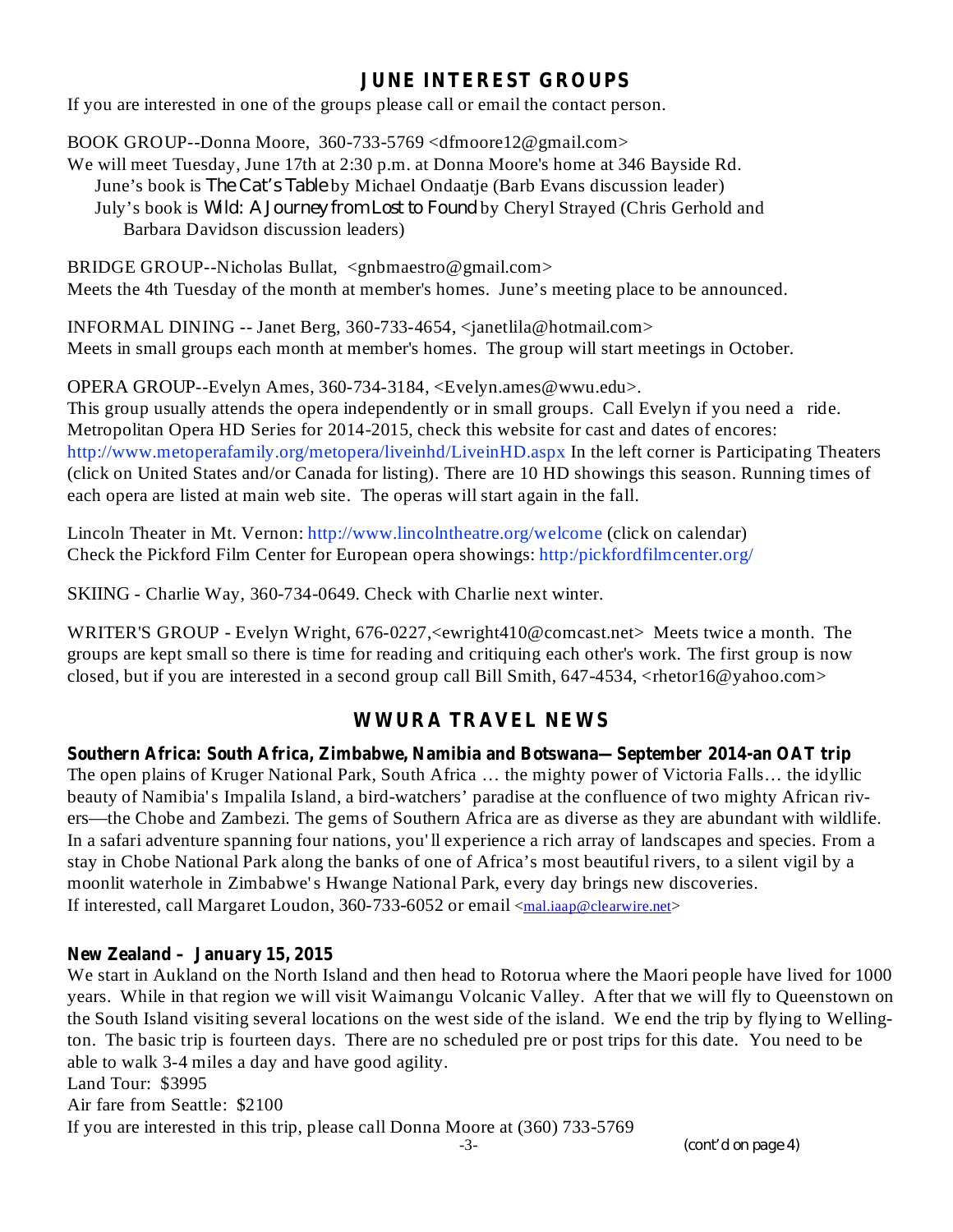## **Elegant Elbe – September 12, 2015**

We start in Berlin and then have an eight-day cruise on the Elbe River ending in Prague. Pre and post packages are available for Berlin, Prague, and Krakow. The cruise will be on a new ship, the Viking Beyla, which will be available in 2015. During the cruise, we will visit the following towns: Potsdam, Magdeburg, Dessau, Wittenburg, Torgau, Meissen, Dresden, Bad Schandau, Litomerice, Melnik, Prague.

Cost: \$4399 - \$6199 depending on your choice of state room. Air Fare from Seattle: \$1295 If you are interested in this trip, call Donna Moore at (360) 733-5769 for information about making your reservations.

# **WRITERS GROUP**

## **In Town with Grandma**

Grandma and Grandpa Smith rode the 10 miles from Boswell into Calico Rock on that August Saturday afternoon in their new 1952 forest green Chevrolet pickup truck. The sandy dust of the Izard County gravel road had turned it into a two-toned vehicle. They must have needed to make a rather critical purchase for the farm or their house to come into town on a workday. Not feed for the cattle. That was delivered by train, or in the same truck that brought groceries to the general store in Boswell. Maybe medicine, though; or maybe just a new garden rake they needed before a Sears and Roebuck order, placed by U. S. Mail could get to Kansas City, be filled and returned by mail train to Boswell, in the Arkansas Ozarks.

I only know from experience what the truck looked like when it drove down Main Street of Calico Rock ("Calico" as they called it) that day. I did not see them arrive because I was in the dry goods store, browsing the "material." That's where Grandma found me and touched my shoulder, startling me back to reality from a daydream of a new dress for the first day of fourth grade. A rush of surprised joy, a grin, a hug around her waist and my head pressed into her chest, although she was less than five feet tall. Seeing her, especially unexpectedly was joy enough. Yet our greeting was short.

She moved right to the order of business. "Pick out a piece [of fabric] you like."

Confronted with such an opportunity, I could not make a decision. I suppose she read my preferences by the amount of time I lingered over certain bolts.

"We'll have 3 yards of that," she told Mrs. Cheney, pointing to crinkled sheer gray nylon with a pattern of purple, white, and black leaves resembling pine twigs. "Better put a spool of that purple thread in."

Just like that, a dream come true. We walked out of the-relatively-cool store and into the blazing sunlight just in time for the "ticket drawing," holding two tickets, which we had just earned from the merchants' association for spending as many dollars. No, we didn't win \$10 or even \$5 that day, but that was all for the best. So much good fortune in one day would surely have burst my young heart.

## **Troy Faith Ward 2011** -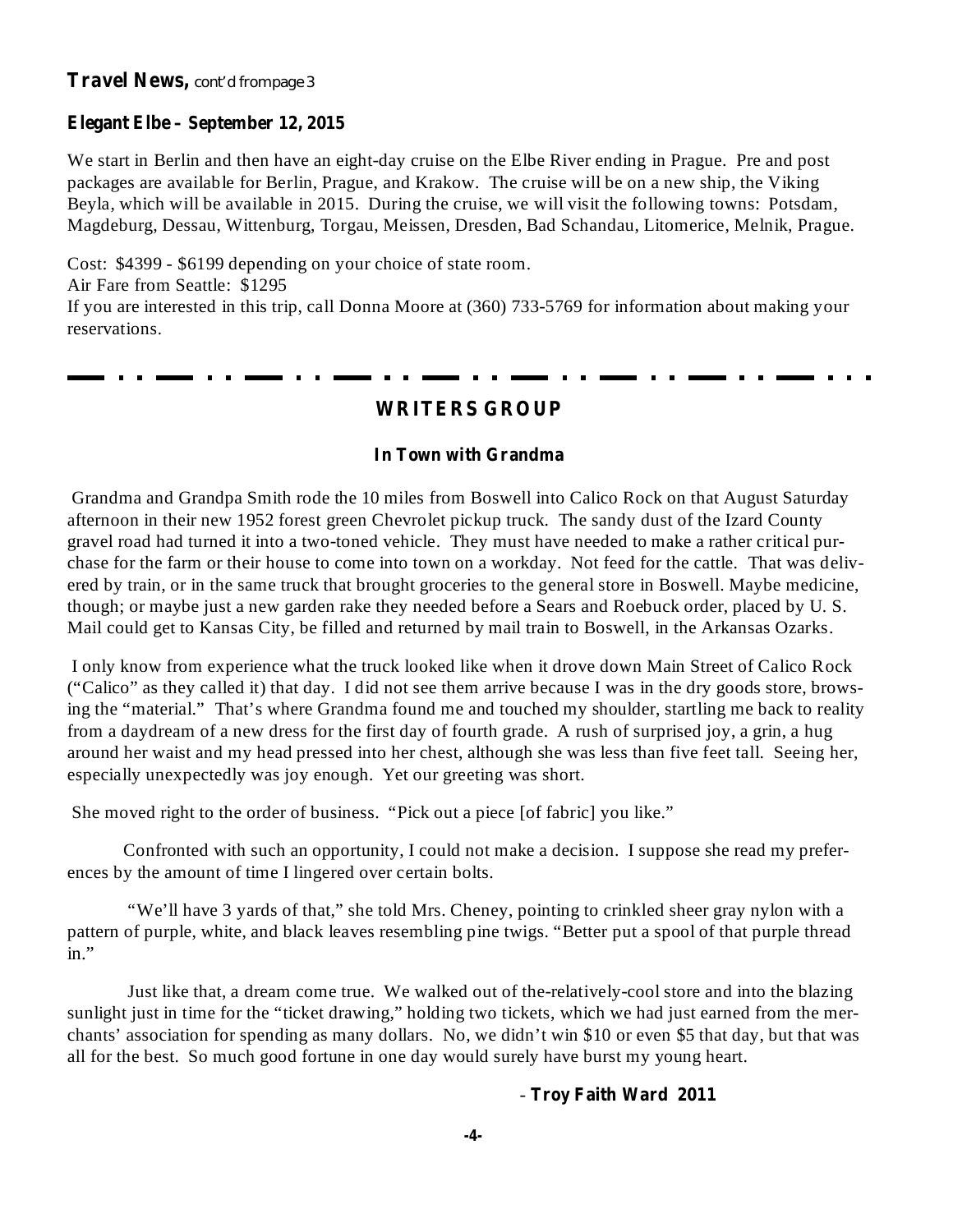# **POETRY CORNER**

## **Zigzag mowing**

June almost gone, rain vanished too, clover spread across the lawn,

bees swoop blooms, land, explore, legs pollened before they go. Woeful task,

mowing grass, if one guides frantic moths back to night, sets bathtub spiders

free outside, lets sugar ants form long lines. This summer's task—creep, pause, weave,

zigzag mow, no chopping bees save each worker for the queen.

## **Timothy Pilgrim** -

# **WWURA 2014 Calendar**

#### **July**

9—Picnic - Whatcom Falls Park

August 5—WWURA Planning Meeting—Lakewood

September 2—Board Meeting 17—Travelogue

**October** 7—Board Meeting 10—WWURA Luncheon

November 4—Board Meeting 19—Travelogue

December 2—Board Meeting 17—Travelogue

## **SCHOLARSHIP WINNERS**

Ordinarily, WWURA budgets for two scholarship per year, but your generous donations this past year enabled WWURA to award three \$1,000 scholarships.

These young women will be invited to upcoming WWURA luncheons so you will have a chance to meet them. Their "thank you" notes will be published in future newsletters as well.

scholarships of \$2,000 each this next year, so The Board has voted to budget for two (2) *how about chipping in a little extra to our scholarship fund when you renew your membership?*

Just check the box on the membership application form (page 7) and include a gift in your check.



John Reay and our three scholarship winners: Bethany Andrews, Molly Hartshorn and Hannah Manning at a recent luncheon honoring scholarship winners.

If you would like to view a video of some of the remarks given by students at the scholarship luncheon, check out the website at http://www.foundation.wwu.edu/scholarship. They are impressive!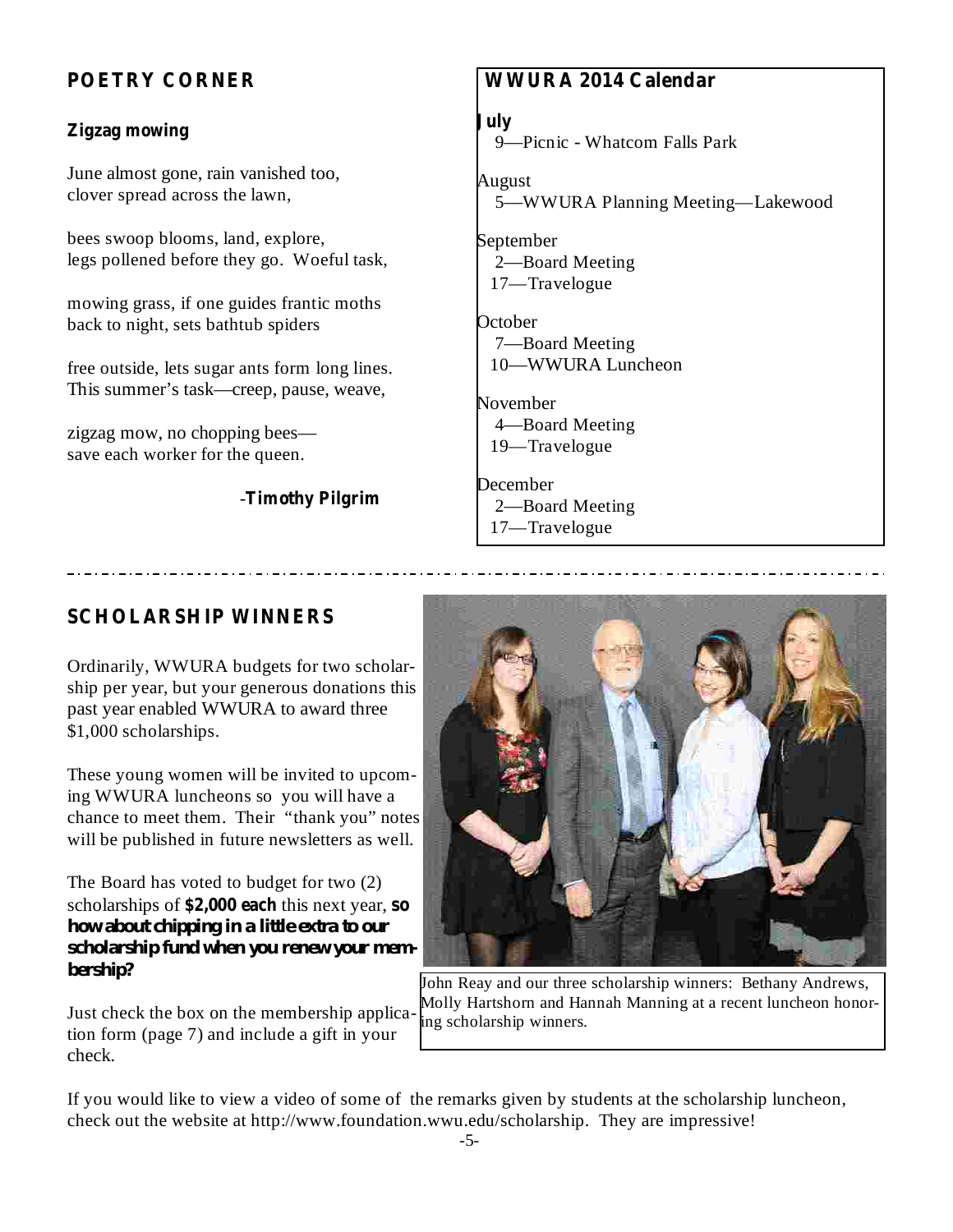## **BOOK REVIEW**

*Short Nights of the Shadow Catcher: The Epic Life and Immortal Photographs of Edward Curtis,* by Timothy Egan

Two events changed Edward Curtis's life, sending him toward monumental achievement and personal ruin. In 1896, a successful portrait photographer in Seattle, Curtis persuaded "Princess Angeline," 80 year old last surviving child of Chief Seattle, to sit for a portrait. The result was a haunting, very moving portrait of Angeline, who was then scraping out a living on the edge of Seattle. In the summer of 1900, Curtis photographed villagers of the Blackfeet Nation and their lives. Then he formed the ambition to record photographically all the Indian communities remaining in North America "to capture the essence of their lives before that essence disappeared."

The effort took him 30 years and from comparative riches to rages. At the beginning he was a successful photographer and businessman with some social prominence and a well-known mountain climber. Along the way he became an admired acquaintance of Teddy Roosevelt and, after meeting J. P. Morgan, was able to obtain funding from him. During his project, Curtis spent months living close to the tribes he was recording. He spent months away from his family, risked his life, and destroyed his marriage. In 1952 at the age of 84, he died a poor man. But in his finished volumes, he left 40,000 photographs, descriptions and transcriptions of unnumbered myths and rituals, the glossaries of 75 languages. He left us a legacy whose value the experts are now beginning to realize.

*Timothy Egan, whose <i>The Worst Hard Times* about the Dust Bowl years, writes well, tells this fascinating story with style.

Several websites contain images of Curtis's best known images. Just Google the name of this book and you'll have several to choose from. I want to see the 20 volume set itself. My first attempt will be at the library of the University of Washington.

**Submitted by Bob McDonnell** -

# **WWURA Membership Benefits**

Three locally owned independent bookstores offer 10 percent discounts on purchases made using your current membership card for ID. They are:

**\*Eclipse Bookstore** , located in Fairhaven at 1104 11th Street

**\*Michael's Books** , located at 109 Grand Ave, Bellingham www.michaelsbooks.com.

**\*Village Books** , in Fairhaven at 1200 11th Street, www.villagebooks.comw You also receive:

**\*Faculty/staff rates on equipment rentals at Western's Lakewood facility** on Lake Whatcom.

**\*Wilson Library** card for library privileges (show your WWURA card at the main checkout desk in Haggard Hall..

**\*The WWURA newsletter** with listings of events, health news, travel opportunities, as well as other items of interest.

Activities include:

**\*Fall, winter and spring luncheons** : a chance to get together with friends and hear a special speaker. **\*Retirement Banquet** : where we honor WWU retirees from the previous academic year.

**\*Summer picnic/potluck and Annual Meeting:** a social get-together at Whatcom Falls Park.

**\*Opportunities for travel** : local day and overnight trips, USA, overseas--the WWURA Travel Committee welcomes suggestions as well as volunteers who are willing to help with planning and organization. If you've got a travel vision, we can help you make it happen.

*(cont'd on page 8)*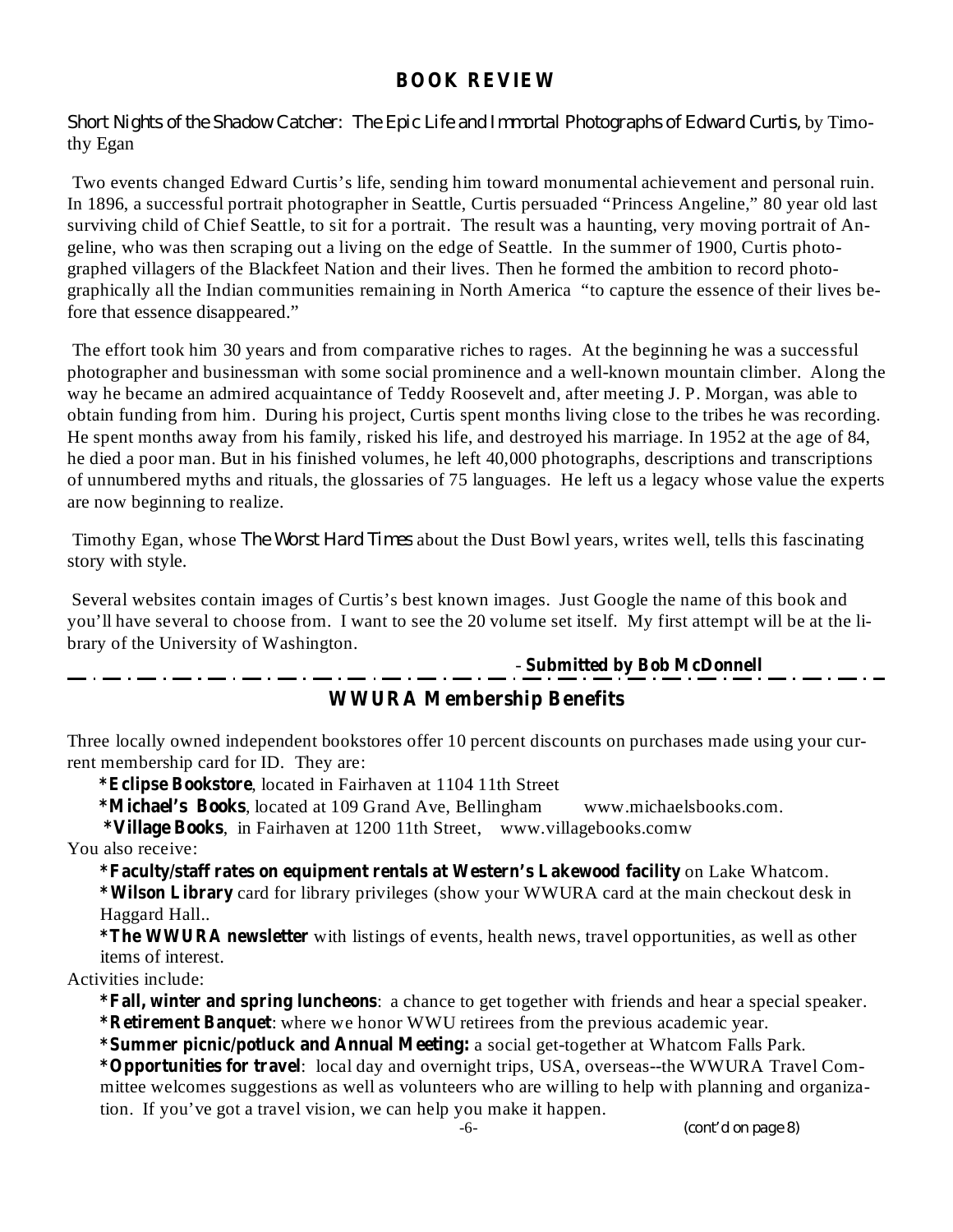# **WWURA Membership Application 2014-15**

To become a member of WWURA, check the appropriate box(es) and fill out the form below.

| $\Box$ Benefactor                      | $$100.00$ plus |  |
|----------------------------------------|----------------|--|
| $\Box$ Regular Membership              | \$25.00        |  |
| $\Box$ Pre-Retirement Membership       | \$25.00        |  |
| $\Box$ Surviving Spouse/Limited Income | \$6.00         |  |
| $\Box$ New 2014-15 Retiree             | \$5.00         |  |

| $\Box$ Contribution to WWURA Scholarship Fund \$ |  |
|--------------------------------------------------|--|
|--------------------------------------------------|--|

A membership table will be at the picnic. *If you renew your membership your membership by June 30th,* card will be available at the picnic. If you wait to renew at the picnic, your card will be mailed to you.

Please mail this application and check (made payable to WWURA) to Barbara Evans, 715 No. Garden St. #502, Bellingham, WA 98225.

AMOUNT ENCLOSED—————-SIGNATURE\_\_\_\_\_\_\_\_\_\_\_\_\_\_\_\_\_\_\_\_\_\_\_\_\_\_\_\_\_\_\_\_\_\_\_\_\_\_\_\_ DATE\_\_\_\_\_\_\_\_\_\_\_\_\_\_

# **Biographical Information**

| IF NOT WWU RETIREE, WHAT INSTITUTION/ORGANIZATION_______________________________ |  |  |  |  |  |  |
|----------------------------------------------------------------------------------|--|--|--|--|--|--|
|                                                                                  |  |  |  |  |  |  |

# **Reservation Form - WWURA Picnic on Wednesday, July 9th** *Reservations Due by June 30, 2014*

| Name(s)                                                                                                                                                | Number of reservations |  |  |
|--------------------------------------------------------------------------------------------------------------------------------------------------------|------------------------|--|--|
| Cost: \$2 per person if bringing a dish to share that will feed 8.<br>Last names beginning with A-H bring a Salad, I-Q a Side Dish, and R-Z a Dessert. |                        |  |  |
| \$6 per person if not bringing a dish.                                                                                                                 | <b>Amount Enclosed</b> |  |  |

**Mail your check to Nanette Davis, 7** 15 Rosario Ct., Bellingham, WA 98229 **(** Phone: Nanette at 671-1686 OR email at drnanettej@gmail.com if you have questions)